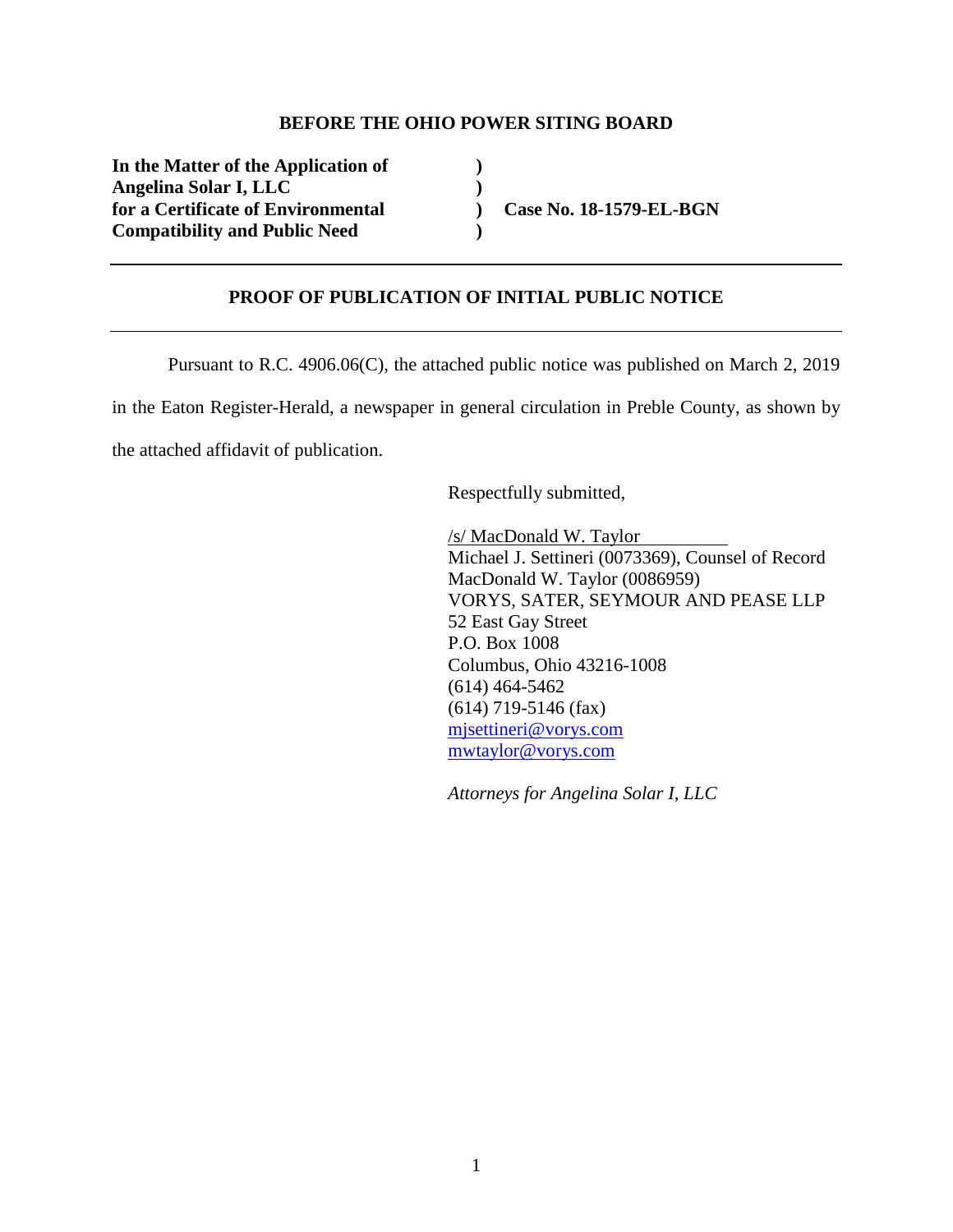### **CERTIFICATE OF SERVICE**

The Public Utilities Commission of Ohio's e-filing system will electronically serve notice of the filing of this document on the parties referenced on the service list of the docket card who have electronically subscribed to the case. In addition, the undersigned certifies that a courtesy copy of the foregoing document is also being sent via electronic mail on March 27, 2019 to:

Jodi Bair Jodi.bair@ohioattorneygeneral.gov

Dylan Borchers dborchers@bricker.com

Kathryn West kwest@prebco.org

W. Joseph Scholler jscholler@fbtlaw.com

Thaddeus Boggs tboggs@fbtlaw.com

Chad Endsley cendsley@ofbf.org

Leah Curtis lcurtis@ofbf.org

Amy Milam amilam@ofbf.org

> /s/ MacDonald W. Taylor MacDonald W. Taylor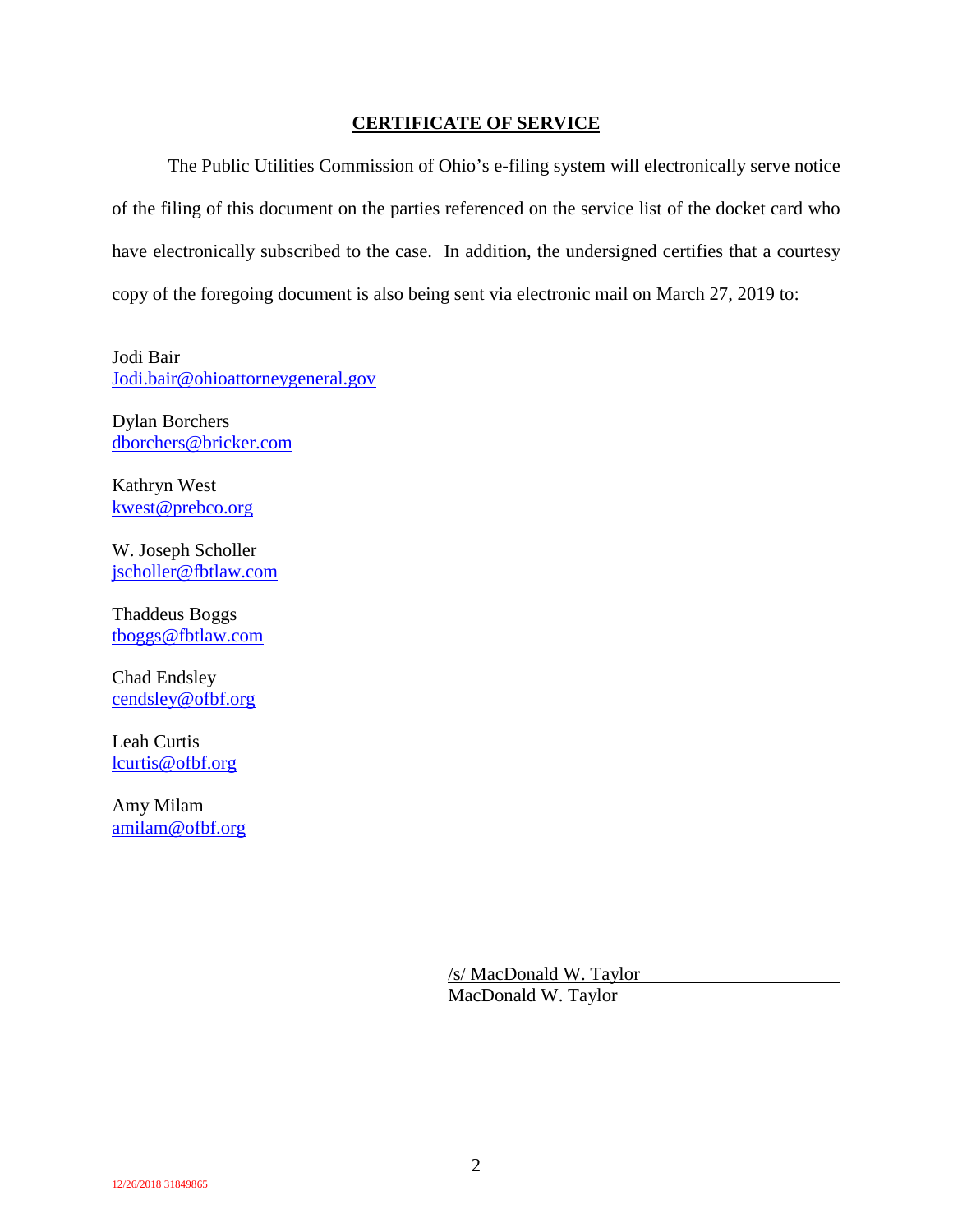of 132. The preschool is continuing to see an increase of referrals for evaluation. There are currently 20 children in evaluation and six in screening, for a total of 26 potential students.

According to Barnett, this may lead to the necessity of an extra classroom. Shawn Hoff, **Assistant to the Superin**tendent, has been asking county superintendents to keep them in mind and search for room in their districts.

ESC also held its

hours. Staff is already having to make up time.

He also reported on Professional Development days the ESC has been hosting for area administrators.

The next Educational **Service Center Board** of Education meeting will be held on Wednesday, March 27 at 5:30 p.m. in the Educational Service Center.

-Reach Kelsey Kimbler at<br>937-683-4061 or on Twitter @<br>KKimbler\_RH

Sr. Everett retired from **Westvaco Company** in Eaton with over 40 years of employment. He

ALTOONA, FLORIDA

- Anthony Bruce Eby, 54, passed away Feb. 8, 2019, in Altoona, Florida.

Anthony was born in Dayton to S. Morris and Norma Eby. He was a member of the Altoona, Florida congregation of Jehovah's Witnesses. He was preceded

He is survived by his daughter Kim (Jeff) Bratcher of Eaton; son-in-

stepfather Willis Snyder.

### **ANTHONY EBY**

Indiana

Funeral services, Friday.

(Annette) Eby

of Greensburg,

Indiana; sister

of Eaton; two

Teresa McIntosh

older sisters. Deb-

bie and Tammy;

niece Chelsea

Deaton, his adopted son

Robert Michael Eby and

Eby-Fletcher, both of

45320. The purpose of this meeting will be to

his granddaughter Amber

March 1, at the Girton

Schmidt & Boucher Gard

in death by his beloved wife, Margaret Oneal Eby; his brother Larry; nephew Michael Brandon Eby; his father S. Morris Eby and his grandparents.

He is survived by his mother Norma Eby, brother Michael

# **NEWS BRIEFS BOE** meeting set March 5

The Preble County Board of Elections will conduct a reorganizational and regular business meeting on Tuesday, March  $5$ , at  $1:30$  p.m. in the Board's office at 101 E. Main St., Eaton.

# **SWCD** group to meet

#### The Preble Soil and **Water Conservation Dis**trict Records Commission will hold a meeting on Wednesday, March 13, at 8 a.m. at the Preble SWCD Office, 1651 N.





**Online condoleno** may be sent to the family by visiting www.gsbfuneralhome.com.

Florida: his aunt Judy Steineck of Eaton, two special nephews, Jason Lay and Morgan Eby, both of Camden and spiritual brother, Bob Spitler of Eaton.

A memorial service will be held at a later date.

"My beloved son, gone from sight, forever in our hearts.'

countyparkdistrict.org.

**NOTICE OF PROPOSED MAJOR UTILITY FACILI** 

Angelina Solar I, LLC ("Angelina") is proposing to develop, build, and operate the Angelina Solar Farm, a 80 megawatt solar-powered electric generation facility to be located in Preble County, Ohio.

The proposed Angelina Solar Farm will be located in Israel and Dixon Townships in Preble County, approximately 30 miles southwest of Dayton, as shown in the map below. The general purpose of this project is to use large ar or uns project is to use rarge arrays or ground-mounted photovonal (FY ) modules, commonly<br>known as solar panels, to generate clean and renewable electricity for consumers in Southwestern<br>Ohio. It will supply wholesale pow

The Angelina Solar Farm solar panels will generate direct electric current which will be converted to alternating electric current. The electricity will be gathered by a means of a network of buried wires<br>at a project-level electric substation. The substation then will increase the voltage and deliver the<br>power through a s

Angelina Solar I, LLC has filed with the Ohio Power Siting Board (Board or Power Siting Board)<br>an application for a Certificate of Environmental Compatibility and Public Need to construct the<br>Angelina Solar Farm in Case No as from the Board at https://www.opsb.ohio.gov/ or by calling 1-866-270-6772.

The Board follows the following criteria for reviewing an application for a major utility facility:<br>(1) The basis of the need for the facility if the facility is an electric transmission line or gas pipeline; The nature of the probable environmental impact;

(3) That the facility represents the minimum adverse environmental impact, considering the state of available technology and the nature and economics of the various alternatives, and other pertinent considerations:

(4) In the case of an electric transmission line or generating facility, that the facility is consistent with regional plans for expansion of the electric power grid of the electric systems serving this state and interconnected utility systems and that the facility will serve the interests of electric system economy and reliability;

(5) That the facility will comply with Chapters 3704., 3734., and 6111. of the Revised Code and all (b) That the racingly with complex south, 3/34, and 0111. Of the Revised Code and all<br>rules and standards adopted under those chapters and under sections 1501.33, 1501.34, and 4561.32<br>of the Revised Code. In determining wh of the division of multi-modal planning and programs of the department of transportation under<br>section 4561.341 of the Revised Code.

(6) That the facility will serve the public interest, convenience, and necessity;<br>(6) That the facility will serve the public interest, convenience, and necessity;<br>(7) In addition to the provisions contained in divisions ( ed under those cuvisions, what its impact will be on the viability as agricultural failed of any failur and existing agricultural district established under Chapter 929. of the Revised Code that is located within the site the site and alternative site.

(8) That the facility incorporates maximum feasible water conservation practices as determined by the board, considering available technology and the nature and economics of the various alterna-

The public will be given an opportunity to comment on the proposed Facility. The public hearing for this proceeding shall consist of two parts:

1. A local public hearing, pursuant to R.C. 4906.08(C), where the Board shall accept written or oral France Tempes, Pursuant to K.O. 4900.08(C), where the Board shall accept written or oral testimony from any person on April 30, 2019, at 6:00 p.m., Eaton Fire Division Station #2, 391 West Lexington Road, Eaton, Ohio 45320

2. An evidentiary hearing commencing on May 14, 2019, at 10:00 a.m., in Hearing Room 11-D at the offices of the Public Utilities Commission of Ohio, 180 East Broad Street, Columbus, Ohio 43215-3793.

.452415-5795.<br>
Petitions to intervene in the adjudicatory hearing will be accepted by the Board up to 30 days fol-<br>
lowing service of the notice required by R.C. 4906.06(C) and Ohio Adm.Code 4606-3-09, or March<br>
29, 2019, Ohio 43215-3793 and cite the above-listed case number.

Outreach update the District's Records Retention Schedforum set ule in accordance with Ohio Law. This meeting will be open to the public. For more information, please contact Preble SWCD at 937-456-5159. **Parks meeting** changed

The March meeting of the Preble County Park District has been postponed until Friday, March 15, at 9 a.m. in the Eaton **City Building on Maple** St. The public is welcome to attend. For more information call 937-962-5561 or email sectreas@preble-

Schools will be hosting a Community Outreach Forum on Wednesday, March 20, at 6 p.m. in the Jr./Sr. High School auditorium. This meeting is to report on the progress made by the Community Advisory Team (CAT), communicate facility options, solicit feedback, and answer questions. This is a critical meeting and the district is asking all stakeholders to attend.

Preble Shawnee Local

# **GED** classes offered

The MVCTC Aspire Program continues to offer GED classes in Preble County on Monday and Wednesdays. Monday morning classes are from 9 a.m.-1:30 p.m. Evening classes are from 5:30-8:30 p.m. Attendees can earn their high school diploma and jump-start their careers. Classes are held in the Preble County Learning Center (formerly Sinclair Community College) located at 450 Washington-Jackson Rd., Eaton. For morning class information, contact instructor Patty Emerson at pemerson $\ddot{\textcirc}$ myctc.com or call 937-854-6287, or for evening class information, contact Cara Anderson at caraanderson@mvctc.com. New student orientations are



Periodical postage paid at Eaton, OH POSTMASTER: Send address changes to The Register-Herald, 532 N. Barron St., Eaton, Eaton, OH, 45320.



held the first Tuesday of each month, from 9 a.m. or at 5:30 p.m. All classes are free.

Camden book available

The Camden Archives still has copies of the "Camden, Ohio Bicentennial 1818-2018" book available for \$20. The Restaurant-Hotels book is almost sold out. All proceeds from the sale of both books go to the Archives. The books can be purchased at the Camden Village Office, the Camden Library and at the Archives.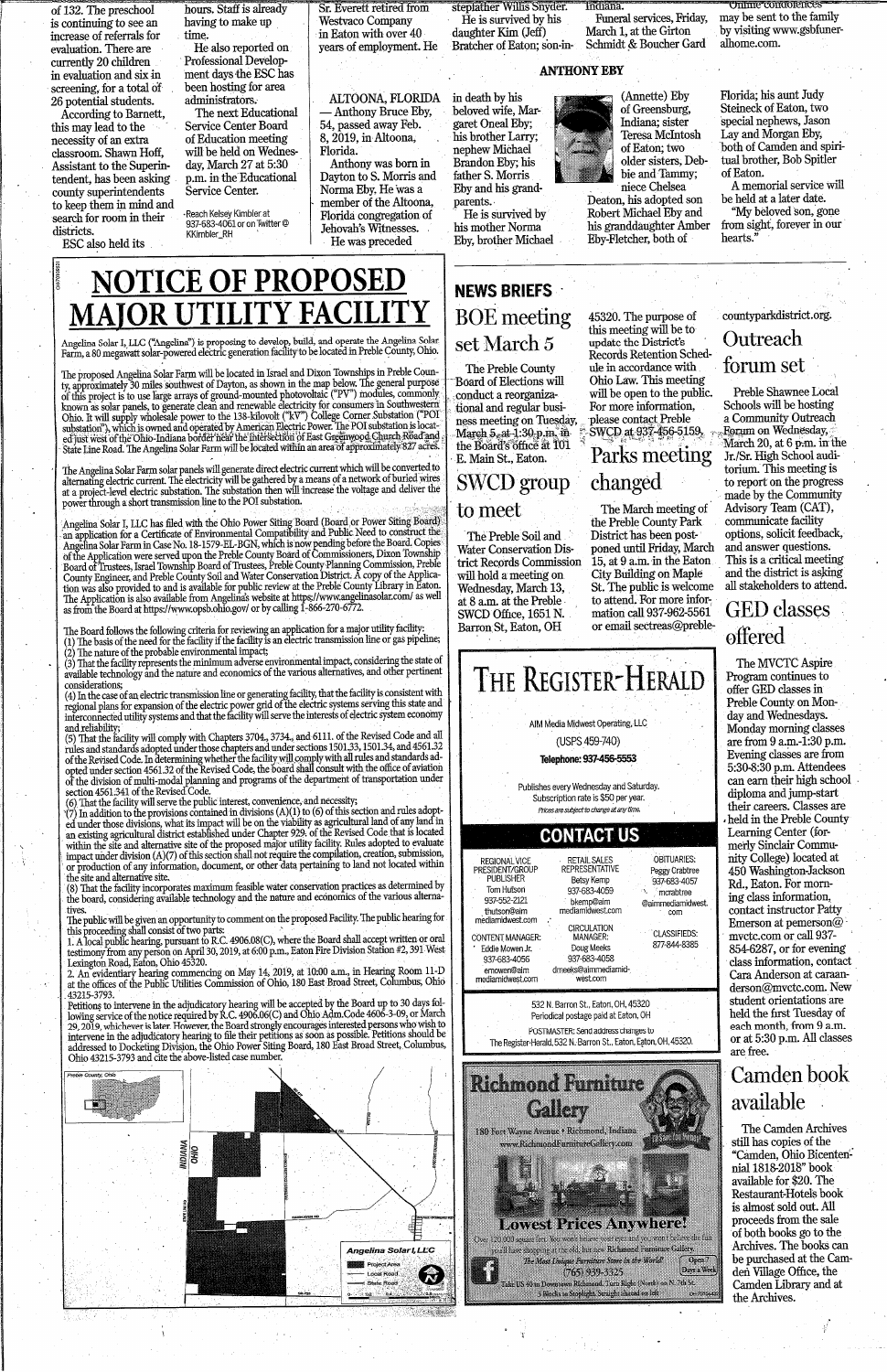## **Affidavit of Publication**

STATE OF OHIO } SS COUNTY OF PREBLE }

Diana Sleppy, being duly sworn, says:

That she is Customer Service/Sales of the REGISTER-HERALD. WKND ED., a weekly newspaper of general circulation, printed and published in EATON, PREBLE County, OHIO; that the publication, a copy of which is attached hereto, was published in the said newspaper on the following dates:

Mar 2,2019

That said newspaper was regularly issued and circulated on those dates.

SIGNED:

Subscribed to and sworn to me this 2nd day of Mar 2019

Teresa S. Ketring, PREBLE County, OHIO

My commission expires: April 1, 2019



Teresa S. Ketring Notary Public-State of Ohio My Comm. Exp. Apr. 1, 2019

\$483.00

40017278 70109521

614-464-6204

Vorys, Seymour & Pease Lip 52 Gay Street Columbus, OH 432161008